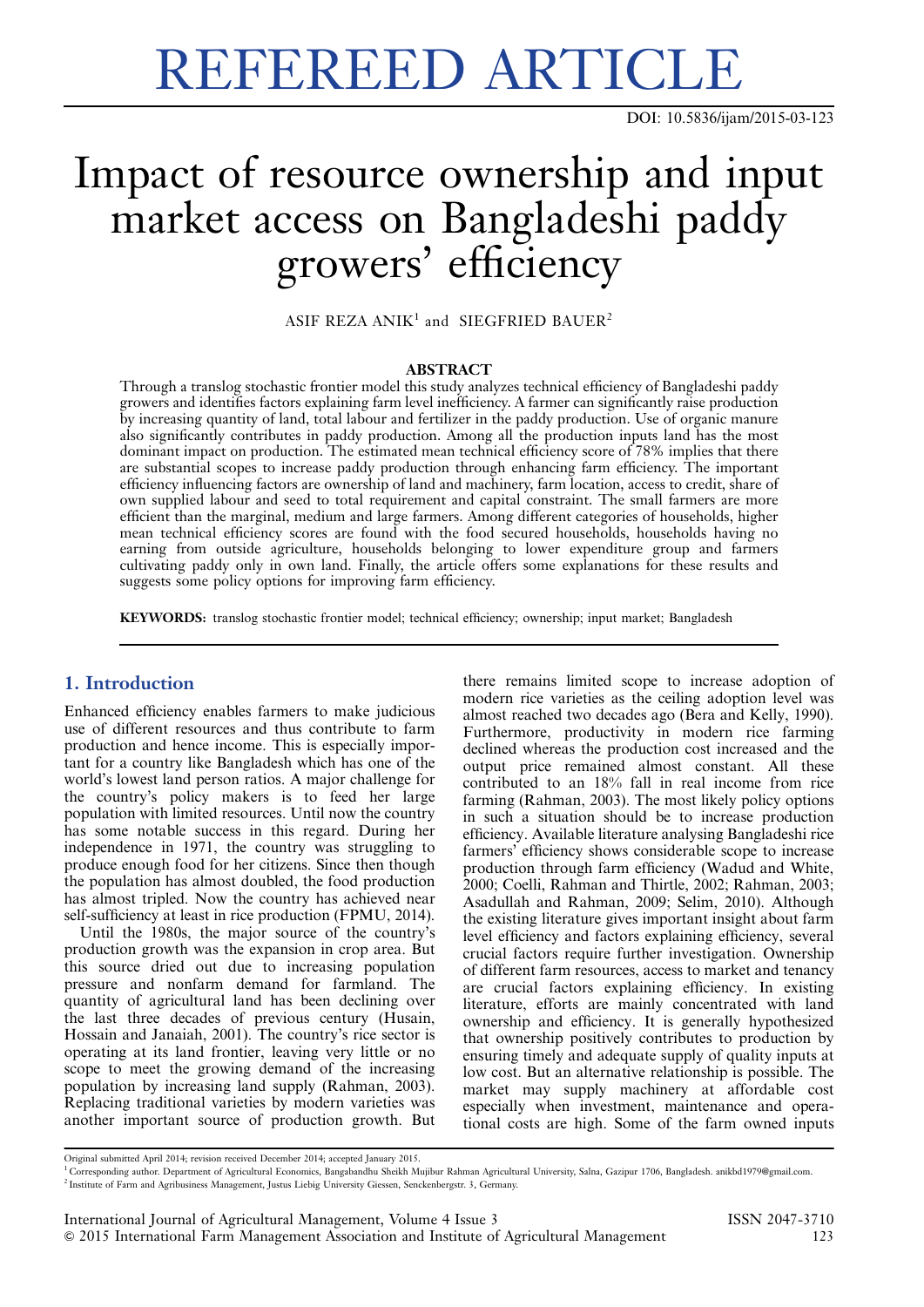(e.g. seeds) might be of lower quality than those available in the market. Hence market access may contribute in farm efficiency, particularly in the case of small and poor farmers who own few of the production inputs.

The literature has witnessed a long debate regarding farm size and efficiency. The debate becomes especially crucial while arguing for land reform and farm restructuring. Perhaps the most prominent hypothesis here is the Schultz's (1964) 'poor-but-efficient' hypothesis. The hypothesis is theoretically and empirically supported in the works of Cornia (1985); Stiglitz (1989); Nerlove (1999); Ruttan (2003) and Abler and Sukhatme (2006); though some researchers challenged this hypothesis (Myrdal, 1968; Shapiro, 1983; Ball and Pounder, 1996; Ray, 2006). In general, larger farms in developed countries are more technically efficient, and/or more allocatively efficient; whereas the findings in developing countries mostly support Schultz's hypothesis (Gorton and Davidova, 2004). The most commonly cited explanation for the inverse relationship between farm size and efficiency is labour market dualism. Compared to the large commercial farms, the small farms have lower opportunity cost of labour. Ultimately the small farms apply own labour in such quantities that the marginal value product of family labour is less than the opportunity cost of labour measured using market wage (Carter and Wiebe, 1990). Efficiency levels between small and large farmers may also vary depending on several other socio-economic characteristics. For instance as the small farmers are generally poor they may face more financial difficulties to manage their required inputs than medium and large farmers, and the small farmers may become comparatively inefficient.

Efficiency may also depend on the household's income sources. Rahman (2003) and Asadullah & Rahman (2009) found situations where households with higher opportunity to engage in non-agricultural activities pay less attention to their rice production activities and hence tend to be less efficient. Alternatively Haggblade et al. (1989) and Hazell and Hojjati (1995) found that due to poorly functioning capital markets in Africa, the nonfarm earnings are stimulating farm investments and improve agricultural productivity. Off-farm income opportunities are generally higher with richer households who own large farms than the poor households. An efficient farm may not be efficient in all the crops, particularly if the crop does not match its core objective function. Due to commercial motive the large farms are characterized to do more crop diversification and may become less efficient in paddy cultivation. Paddy is generally produced for food security purposes and has less profit potential particularly compared to fruit and vegetables and other cash crops. Alternatively as the marginal and small farms operate at subsistence and semi-subsistence level, they are more likely to be efficient in paddy production compared to the large commercial farms. The relationship between farm efficiency and household's food security is another issue which is not still addressed in literature. Analysing these factors is important as this will open a new dimension for the farmers and policy makers to increase farm production by reducing the effect of the inefficiency variables at the existing resource base and available technology.

This paper is organized in four sections. This introductory section is followed by the methodology

section where along with the survey procedure, the conceptual model and specification of the stochastic frontier translog production function are presented. The results and discussion are presented in the third section. This is followed by conclusions and policy implications derived from the empirical results.

# 2. Methodology

#### Survey and data

The study explores the data collected by Anik (2012). Anik (2012) collected data from 210 Bangladeshi paddy growers through a multistage sampling technique. The major focus of the survey was to estimate impact of farm level corruption on paddy growers' production and their food security. The survey covered six villages belonging to six different districts in the country. At the first stage all the 64 districts were ranked according to the quantity of rice produced during 2008-09 and from the list the above median rice producing districts were selected. These districts were then ranked based on the proportion of households experienced corruption in the service sectors.<sup>3</sup> The top and bottom three districts from this ranking were selected. Then, from each district, the highest rice producing sub district and from each sub district the village producing most were selected. The villages selected are namely: Enayetpur (Naogaon district), South Sordubi (Lalmonirhat district), Mosjidpara (Nilphamary district), Mukimpur (Sirajgong district), Rajapara (Comilla district), and Char Belabo (Narsingdi district). In the final stage, 35 paddy growing farm households from each village were randomly selected using the lists of farmers available with the local agricultural extension office.

# Conceptual model and estimation procedure

The impact of different inefficiency factors on farm production is estimated through a stochastic frontier model. Among different approaches of efficiency the stochastic frontier approach is the most prominent due to its theoretical reasonability and empirical competitiveness (Russell and Young, 1983; Battese, 1992; Battese and Coelli, 1995; Sharif and Dar, 1996a; Sharif and Dar, 1996b; Sharma and Leung 1999; Wadud and White, 2000; Tzouvelekas, Pantzios and Fotopoulos, 2001). The specific model for the  $i<sup>th</sup>$  farm can be defined as:

$$
\ln y_i = \alpha_0 + \sum_{j=1}^{5} \alpha_j \ln x_{ij} + \frac{1}{2} \sum_{j=1}^{5} \beta_{jj} (\ln x_{ji})^2
$$

$$
+ \sum_{j=1}^{5} \sum_{k=1}^{5} \beta_{jk} \ln x_{ijk} \ln x_{ijk}
$$

$$
+ \tau_{OM} OM + \tau_{Pest} Pest + v_i - u_i
$$
(1)

and,

$$
u_i = \delta_0 + \sum_{d=1}^{4} z_{ij} + \omega_i \tag{2}
$$

 $\overline{3}$ The proportion was estimated from the Transparency International Bangladesh's (TIB) database of 'National Household Survey 2007 on Corruption in Bangladesh'. The survey followed a three stage stratified cluster sampling method and interviewed 5,000 households (60% from rural areas and the rest from urban areas) about their corruption experiences in different service sectors.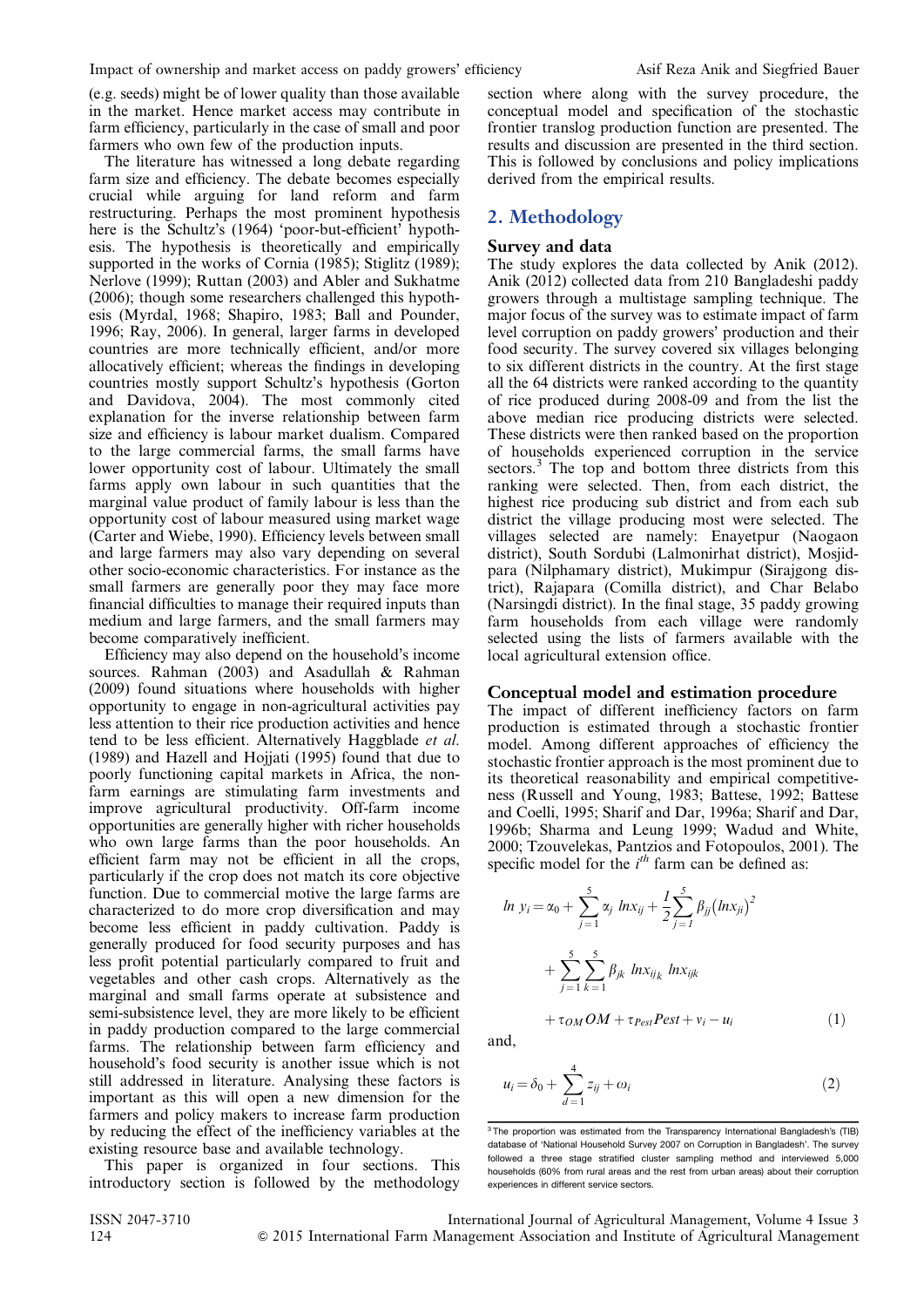where the dependent variable  $y_i$  is the quantity of paddy production in the  $Boro<sup>4</sup>$  season (kg. per farm);  $x_i$  are the different production inputs; OM and Pest are the dummy variables of using organic manure and pesticides, respectively;  $v_i$  is the two sided symmetric, normally distributed error term;  $u_i$  is a non-negative random variable, associated with the technical inefficiency in paddy production those presented by  $z_i$ . All the variables used in the translog production function are measured at farm level. The list of the input variables include: cost of seed  $(BDT)^5$ , quantity of chemical fertilizers (kg.), quantity of total labour (includes both family and hired labour and measured in man-days) and quantity of land under paddy production (hectare). The input variables are mean corrected  $(x_{ik} - \overline{x_k})$  prior to estimation. This is because the coefficients of the interaction variables multiplied by the same variable at the sample mean will be zero and the coefficients on the first order term can read directly as elasticity.

The inefficiency variables representing farm level ownership are: share of own land to total land, share of family labour to total labour, share of own seed to total seed, ownership dummy for major agricultural machineries, dummy for capital constrained farmer, dummy for marginal farmers, dummy for small farmers. The two dummy variables used to represent farmer's market access to credit (dummy for access to formal credit facilities) and input market (dummy for input restricted farmers). Two other variables used in the inefficiency model are the dummy for improved peri-urban infrastructure and share of off farm income to household's total annual income. Details description of the variables used in the inefficiency analysis appear in [Table 2.](#page-3-0)

Technical efficiency (TE<sub>i</sub>) of the  $i^{\text{th}}$  farm is the ratio of the observed output for the farm, relative to the potential output defined by the frontier function, where the input vector  $x_i$  is given. Given the specifications of the stochastic frontier model, the technical efficiency of the ith farm, is equal to:

$$
TE_i = \frac{y_i}{\exp(x_i \beta)} = \frac{\exp(x_i \beta - u_i)}{\exp(x_i \beta)} = \exp(-u_i)
$$
 (3)

The technical efficiency of a farm lies between zero and one and is inversely related to the inefficiency effect. The maximum likelihood estimate (MLE) method is used to estimate the unknown parameters. The stochastic frontier and the inefficiency effects functions are estimated simultaneously. The likelihood function is expressed in terms of the variance parameters,  $\sigma^2 = \sigma_u^2 + \sigma_v^2$  and  $\gamma = \sigma_u^2 + \sigma$  (Battese and Coelli, 1995).

# 3. Results

#### Descriptive statistics of the variables used in the translog production function

The summary statistics of the variables used in the translog production function are presented in [Table 1.](#page-3-0) The sampled farmers were classified into three categories following the classification of Department of Agricultural Extension (DAE). The groups are: marginal (less than 0.99 acre of land), small (1 to 2.49 acre of land), and medium and large (more than 2.50 acre of land). On an average a farm produces 4079.6 kg of paddy in 0.6 hectare of land using 77.3 man days of labour and 237.9 kg of different chemical fertilizers. The cost of seed incurred with this amount of production is 1177.2 BDT. Nearly one out of every four paddy growers applied organic manure. This practice is mostly common among the farmers who have cows at their backyards. Among the sampled farmers, 82.4% uses pesticides.

The small farmers cultivated paddy in more land than the other categories (marginal, medium and large farmers) ([Table 1](#page-3-0)). Compared to other categories, the medium and large farms can be assumed to practice more crop diversification. They are likely to cultivate paddy only to meet their family requirement. As Boro is grown in winter season, which is most suitable for growing vegetables in Bangladesh, the medium and large farmers may find better use of their land with different high value added vegetables. Alternatively ensuring food security through staples might be the major objective for the small and marginal farmers. After growing paddy these farmers may have little land available to produce in sufficient volume for the market.

#### Descriptive statistics of the variables used in the inefficiency effect model

The largest group in term of the proportion of farmers belonging is the group of marginal farmers (40%), followed by the small (37%) and medium and large (23%) farmer's groups. The farmers cultivated paddy mostly on their own land. Rented land is around one fifth (21%) of the total paddy land. Farmers' family labour fulfils 40% of total labour requirement. Farmers mostly rely on market for seed. The private traders are the major suppliers in the seed market. Seed from farmer's own source meet only 9% of the total seed requirement. About 6.42% of the sampled farmers own major agricultural machinery. From formal sources 22.46% farmers took agricultural credit. Around one out of every ten respondents was capital constrained, i.e. these farmers failed to manage enough capital to meet expenses related to paddy production. Due to poor functioning of the seed and fertilizer market, 5.35% of the farmers could not collect their required quantity of inputs from the market even though they had enough money. Nearly two out of every three farms were living in rural areas. Off farm income contributed nearly 33% of household's total annual income [\(Table 2\)](#page-3-0).

#### Parameter estimates of the stochastic production frontier

The MLE estimates of the translog stochastic production frontier model are presented in upper part of [Table 3.](#page-4-0) The signs associated with all the non-cross production inputs are positive, as expected. Land, labour and fertilizer have significant effect on production. Both the dummy variables used in the model have positive coefficients, but the impact is significant only for organic manure.

The lower section of the table present estimates of different test statistics related to the model specification.

<sup>&</sup>lt;sup>4</sup> There are three specific rice growing seasons in Bangladesh: Aus (mid-March to August), Aman (end June to early January) and Boro (mid-November to June). Boro is the major season in the country in terms of area and production.

<sup>&</sup>lt;sup>5</sup> In the Boro season many of the farmers use different modern seed varieties, which are generally of high price than the traditional and local varieties. To capture the quality difference between modern and traditional varieties, cost is used instead of quantity.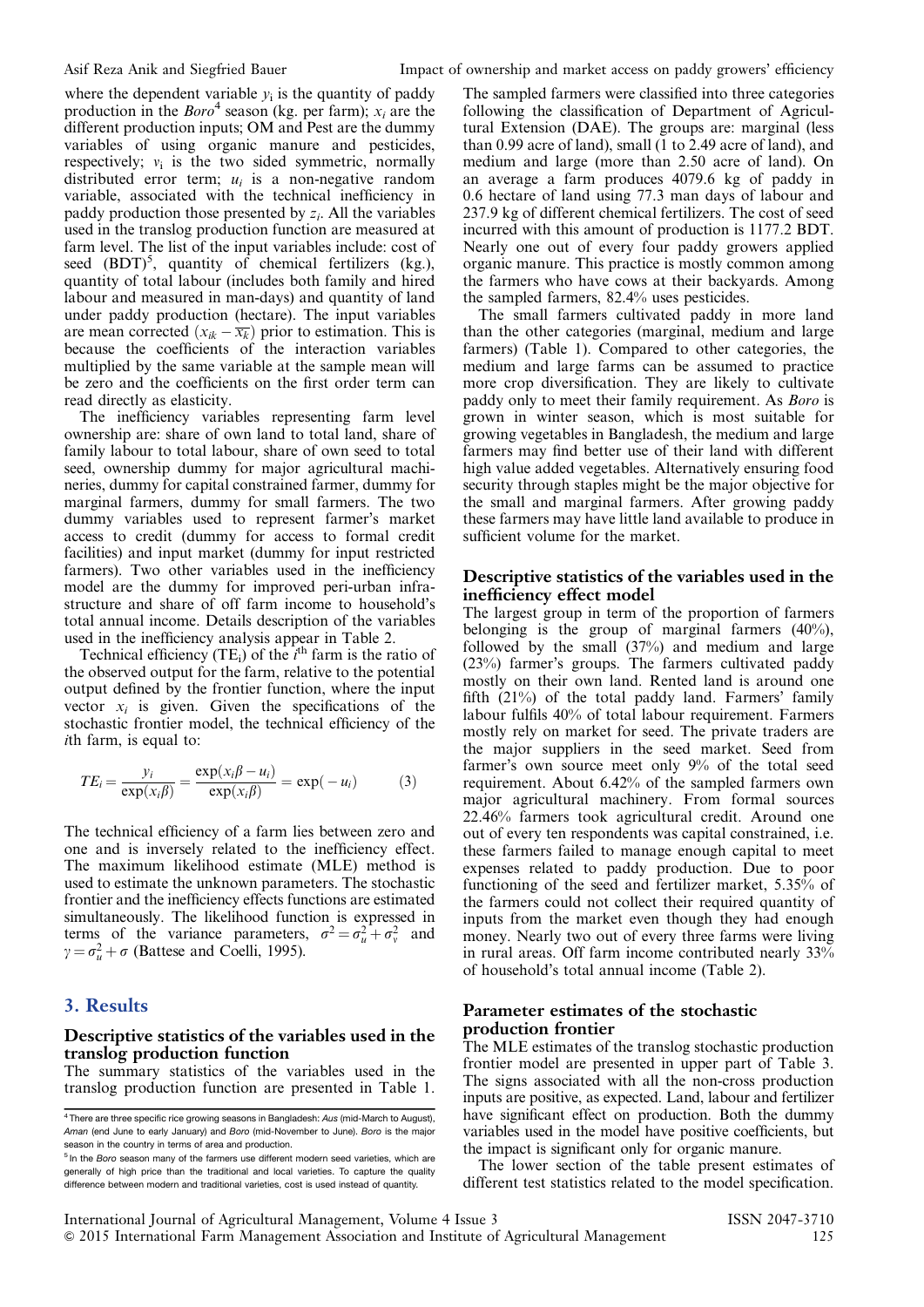<span id="page-3-0"></span>

|        |  |  |  |  |  | Table 1: Summary statistics of the variables used in the translog production function by different categories of farmers (per farm |  |  |
|--------|--|--|--|--|--|------------------------------------------------------------------------------------------------------------------------------------|--|--|
| basis) |  |  |  |  |  |                                                                                                                                    |  |  |

| <b>Variables</b>                                  | <b>Marginal farmers</b> | <b>Small farmers</b> | <b>Medium and</b><br>large farmers | All farmers |
|---------------------------------------------------|-------------------------|----------------------|------------------------------------|-------------|
| Total paddy production (kg.)                      | 3495.6                  | 4849.7               | 3862.6                             | 4079.6      |
| Cost of seed $(BDT1)$                             | 104.7                   | 1317.5               | 1190.0                             | 1177.2      |
| Quantity of fertilizer (kg.)                      | 194.0                   | 274.2                | 256.4                              | 237.9       |
| Quantity of total labour (man-days)               | 68.6                    | 88.7                 | 74.4                               | 77.3        |
| Cost of irrigation (BDT)                          | 4884.0                  | 6532.9               | 5236.6                             | 5573.5      |
| Quantity of land under paddy production (hectare) | 0.51                    | 0.89                 | 0.58                               | 0.67        |
| % of farmers using organic manure                 | 20.0                    | 21.7                 | 34.9                               | 24.1        |
| % of farmers using pesticides                     | 80.0                    | 81.2                 | 88.4                               | 82.4        |

<sup>1</sup>BDT is local Bangladeshi currency known as Bangladeshi Taka. One euro is approximately 85 BDT [\(http://www.google.co.uk/](http://dx.doi.org/10.5836/ijam/2015-03-123) [finance/converter](http://dx.doi.org/10.5836/ijam/2015-03-123) Accessed April 20th 2015)

The estimated value of  $\gamma$  is almost near to 1 and significantly different from zero. Consequently, this argues for presence of high level of inefficiency in the production process. Other related hypothesis tests conducted argue for the translog stochastic production frontier model to represent paddy production structure in Bangladesh. The generalized likelihood ratio (LR) test  $(H_0: \beta_{ik} = 0$ , for all j and k) confirmed that the translog production function was a better choice over the Cobb– Douglas functional form. The rejected null hypothesis of no technical inefficiency effect in paddy production implies that significant technical inefficiency effects exist in paddy production. The p-value of the hypothesis of no inefficiency present in the model indicates that significant level of inefficiency is present in the model.

Furthermore, following Sauer et al. (2006) two different regularity conditions were checked. These are: (i) monotonicity, i.e. positive marginal products, with respect to all inputs  $(\partial_v / \partial x_i > 0)$  and thus non negative production elasticities; and (ii) diminishing marginal productivity  $\left(\frac{\partial^2 y}{\partial x^2} \right)$  with respect to all inputs (i.e. the marginal products, apart from being positive should be decreasing in inputs). Both these conditions were fulfilled for all the input variables used in the production function.

Among all the inputs used in paddy production, land has the most dominant effect on production. The estimated output elasticity for land is 0.629, implying that a 1% increase in land area will result in 0.629% increase in paddy production [\(Table 3\)](#page-4-0). Relatively higher output elasticity of land compared to other inputs is in line with earlier studies in Bangladesh (Wadud and White, 2000; Rahman, 2003; Asadullah and Rahman, 2009; Selim, 2010) and also in the Asian context (Lau and Yotopulos, 1971; Bardhan, 1973; Ohkawa, 1972; Cornia, 1985; Battese and Broca, 1997). The sum of mean output elasticities for all the inputs are almost unitary.

#### Determinants of technical efficiency

Results of the technical inefficiency effect models are presented in the lower section of [Table 3](#page-4-0). Farmer's own land share has a negative significant impact on farm inefficiency. The negative sign here implies that with increasing own land share farmers become efficient. This is in line with the findings of Coelli, Rahman and Thirtle (2003) and Rahman (2003). Both the studies observed tenants to operate at relatively lower level of efficiency than the owner operators. According to Rahman (2003) the reason might be due to relatively poor quality of land that is generally rented to tenants.

The estimated inverse relationship between family labour share and farm inefficiency indicates that farms with higher share of family labour to total labour are more efficient. Compared to hired labour, family labour

Table 2: Summary statistics of the variables used in the inefficiency model

| <b>Variables</b>                | <b>Description</b>                                                                                                                                                                                                                                                                                                    | Mean |
|---------------------------------|-----------------------------------------------------------------------------------------------------------------------------------------------------------------------------------------------------------------------------------------------------------------------------------------------------------------------|------|
| Own land share                  | Share of own land to total land                                                                                                                                                                                                                                                                                       | 0.79 |
| Family labour share             | Share of family labour to total labour                                                                                                                                                                                                                                                                                | 0.40 |
| Own seed share                  | Share of own seed to total seed                                                                                                                                                                                                                                                                                       | 0.09 |
| Ownership of major<br>machinery | Dummy of ownership of major agricultural machineries used for tillage, irrigation and<br>threshing (1 for owners; 0 otherwise).                                                                                                                                                                                       | 0.64 |
| Credit                          | Dummy for agricultural credit recipient farmers from formal sources (1 for credit recipients,<br>0 otherwise)                                                                                                                                                                                                         | 0.23 |
| Capital constrained<br>farmers  | Dummy of capital constrained farmer $(1 -$ Capital constrained, $0 = Not$ constrained).<br>Capital constrained farmers are those who failed to purchase their required quantity of<br>inputs (e.g. seed/seedlings, fertilizer and pesticides) as they did not have sufficient capital.                                | 0.10 |
| Input restricted farmers        | Dummy of input restricted farmer $(1 =$ Input restricted, $0 =$ Not restricted). Input restricted<br>farmers are those who were not capital constrained but failed to collect their required<br>quantity of input (i.e. seed/seedlings, fertilizer and pesticides) as the inputs were not<br>available in the market. | 0.54 |
| Infrastructure                  | Dummy for improved infrastructure $(1 =$ Improved peri-urban infrastructure, $0 =$ Less<br>developed rural infrastructure)                                                                                                                                                                                            | 0.37 |
| Dummy for marginal<br>farmers   | 1 for the marginal farmers, 0 otherwise                                                                                                                                                                                                                                                                               | 0.40 |
| Dummy for small farmers         | 1 for the small farmers, 0 otherwise                                                                                                                                                                                                                                                                                  | 0.37 |
| Off farm income share           | Share of off farm income to household's total annual income                                                                                                                                                                                                                                                           | 0.33 |

ISSN 2047-3710 International Journal of Agricultural Management, Volume 4 Issue 3 126 & 2015 International Farm Management Association and Institute of Agricultural Management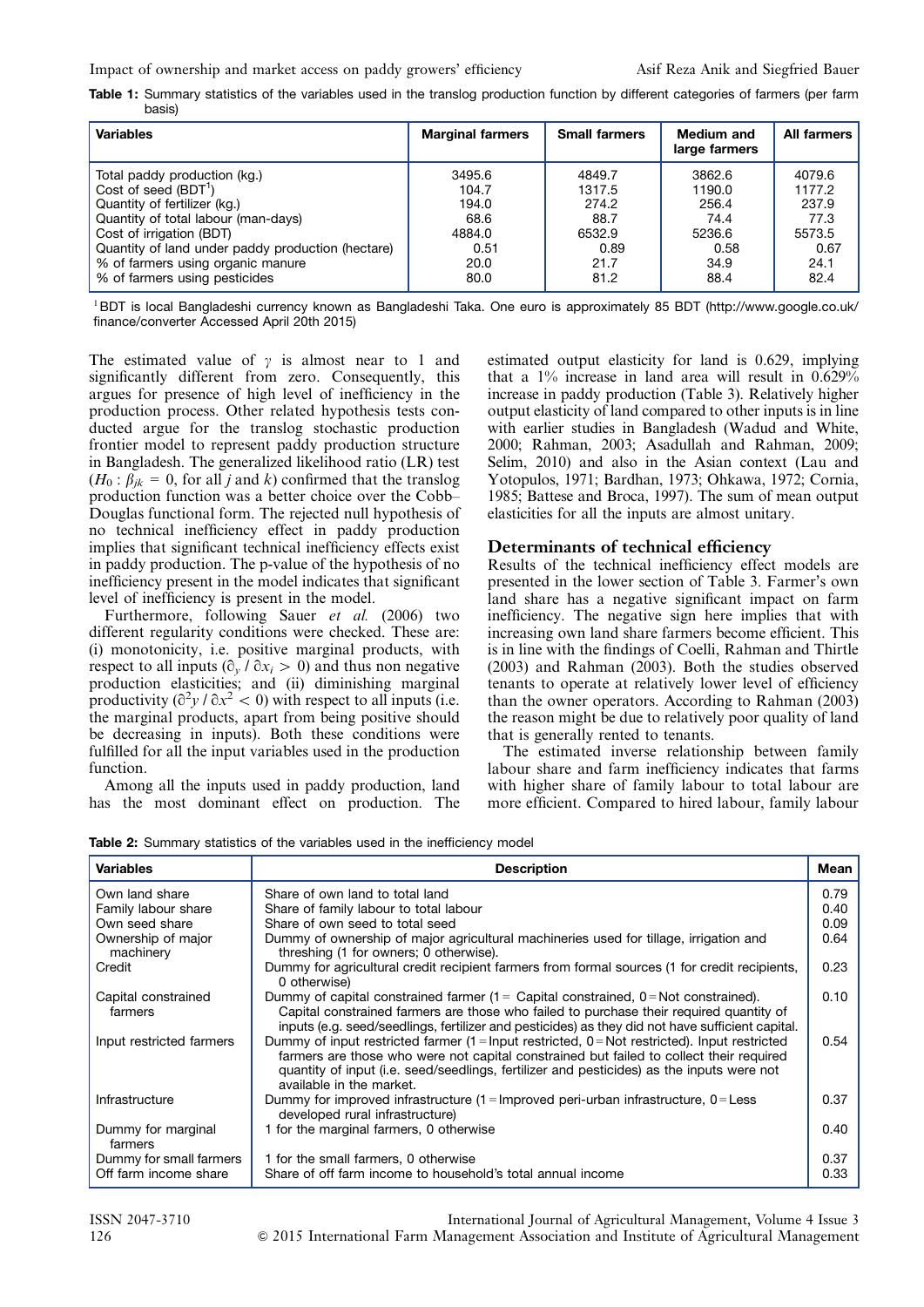<span id="page-4-0"></span>Table 3: Maximum likelihood estimates of stochastic translog production frontier for the sample farmers

| <b>Variables</b>                                                                                                                                                                                                                                                                                                                        | <b>Coefficient</b>                | <b>SE</b> |
|-----------------------------------------------------------------------------------------------------------------------------------------------------------------------------------------------------------------------------------------------------------------------------------------------------------------------------------------|-----------------------------------|-----------|
| <b>Production function</b>                                                                                                                                                                                                                                                                                                              |                                   |           |
| Seed                                                                                                                                                                                                                                                                                                                                    | 0.029                             | 0.026     |
| Fertilizer                                                                                                                                                                                                                                                                                                                              | $0.164***$                        | 0.034     |
| Labour                                                                                                                                                                                                                                                                                                                                  | $0.189***$                        | 0.031     |
| Land                                                                                                                                                                                                                                                                                                                                    | $0.629***$                        | 0.052     |
| Irrigation                                                                                                                                                                                                                                                                                                                              | 0.011                             | 0.026     |
| 0.5 X Seed X Seed                                                                                                                                                                                                                                                                                                                       | 0.012                             | 0.041     |
| Seed X Fertilizer                                                                                                                                                                                                                                                                                                                       | $-0.040$                          | 0.042     |
| Seed X Labour                                                                                                                                                                                                                                                                                                                           | 0.058                             | 0.076     |
| Seed X Land                                                                                                                                                                                                                                                                                                                             | 0.036                             | 0.103     |
| Seed X Irrigation                                                                                                                                                                                                                                                                                                                       | $-0.085*$                         | 0.047     |
| 0.5 X Fertilizer X Fertilizer                                                                                                                                                                                                                                                                                                           | $-0.066$                          | 0.122     |
| Fertilizer X Labour                                                                                                                                                                                                                                                                                                                     | 0.023                             | 0.148     |
| Fertilizer X Land                                                                                                                                                                                                                                                                                                                       | $-0.023$                          | 0.172     |
| Fertilizer X Irrigation                                                                                                                                                                                                                                                                                                                 | 0.101                             | 0.082     |
| 0.5 X Labor X Labor                                                                                                                                                                                                                                                                                                                     | $-0.475$                          | 0.320     |
| Labor X Land                                                                                                                                                                                                                                                                                                                            | 0.359                             | 0.265     |
| Labor X Irrigation                                                                                                                                                                                                                                                                                                                      | 0.079                             | 0.111     |
| 0.5 X Land X Land                                                                                                                                                                                                                                                                                                                       | $-0.541***$                       | 0.178     |
| Land X Irrigation                                                                                                                                                                                                                                                                                                                       | $0.191**$                         | 0.105     |
| 0.5 X Irrigation X Irrigation                                                                                                                                                                                                                                                                                                           | $-0.311$                          | 0.085     |
| Pesticides                                                                                                                                                                                                                                                                                                                              | 0.024                             | 0.019     |
| Organic manure                                                                                                                                                                                                                                                                                                                          | $0.088***$                        | 0.020     |
| Constant                                                                                                                                                                                                                                                                                                                                | 8.287***                          | 0.022     |
| Technical inefficiency predictors                                                                                                                                                                                                                                                                                                       |                                   |           |
| Own land share                                                                                                                                                                                                                                                                                                                          | $-0.085**$                        | 0.044     |
| Family labour share                                                                                                                                                                                                                                                                                                                     | $-0.237***$                       | 0.087     |
| Own seed share                                                                                                                                                                                                                                                                                                                          | $0.100**$                         | 0.049     |
| Ownership of major machinery                                                                                                                                                                                                                                                                                                            | $0.237***$                        | 0.042     |
| Credit                                                                                                                                                                                                                                                                                                                                  | $-0.119**$                        | 0.064     |
| Capital constrained farmers                                                                                                                                                                                                                                                                                                             | $0.103***$                        | 0.048     |
| Input restricted farmers                                                                                                                                                                                                                                                                                                                | 0.076                             | 0.058     |
| Infrastructure                                                                                                                                                                                                                                                                                                                          | $0.125***$                        | 0.033     |
| Dummy for marginal farmers                                                                                                                                                                                                                                                                                                              | $-0.056$                          | 0.035     |
| Dummy for small farmers                                                                                                                                                                                                                                                                                                                 | $-0.085***$                       | 0.037     |
| Off-farm income share                                                                                                                                                                                                                                                                                                                   | 0.009                             | 0.024     |
| Constant                                                                                                                                                                                                                                                                                                                                | $0.318***$                        | 0.076     |
| Variance parameters                                                                                                                                                                                                                                                                                                                     |                                   |           |
| $\sigma^2 = \sigma_u^2 + \sigma_v^2$                                                                                                                                                                                                                                                                                                    | $0.0218***$                       | 0.001     |
| $\gamma = \sigma_u^2/(\sigma_u^2 + \sigma_v^2)$                                                                                                                                                                                                                                                                                         | 0.99998***                        | 0.00001   |
| Hypotheses tests (p-value of the null hypothesis are reported)<br>Functional form test: Cobb Douglas versus translog ( $H_0: \beta_{ik} = 0$ , for all j and k)<br>No inefficiency effect $(H_0 = \delta_0 = \delta_1 =  = \delta_{11})$<br>No inefficiency present in the model $(H_0: \mu = \gamma = 0)^a$<br>log likelihood function | 0.000<br>0.000<br>0.000<br>141.85 |           |
| Total number of observations                                                                                                                                                                                                                                                                                                            | 187                               |           |

Notes: All the input variables were mean-differenced prior to estimation and therefore the coefficients on the first order term can be read directly as elasticities at the sample mean. \*, \*\*, and \*\*\* indicate significant at 10%, 5% and 1% levels, respectively.

<sup>a</sup> Since the test involves testing of y parameter, it has a mixed  $\chi^2$  distribution. The value of  $\chi^2$  is taken from Kodde and Palm (1986).

work more sincerely and laboriously and they are better manager of the farm resources. Ultimately the marginal physical productivity of family labour is higher than that of hired labour. Furthermore, farms able to use more family labour can loosen their burden on budget. All these may contribute to higher efficiency level.

The owner operators of agricultural machinery are more efficient than the tenant operators. The cost of machinery is higher for the tenants than the owners. The owners bear only operating and maintenance cost, whereas along with these costs the tenants pay some additional charges for hiring. Furthermore, owners can use machineries whenever they need, whereas the tenants may not always get machinery at time of their need.

Unlike the variables indicating ownership of land, machinery and labour, efficiency is lower for the farmers with higher own seed share. Quality degradation of the seed preserved in farmer's own storage facilities might be responsible for lower efficiency level.

Inability to manage enough capital for farming makes capital constrained farmers less efficient. This is evident from the positive relationship between inefficiency and dummy variable representing farmer's capital constrained situation. As a farmer who is not capital constrained operates with relatively higher level of input bundle than his counterpart who is capital constrained, the former is more likely to make proper adjustment of his input bundles and hence achieve higher efficiency level.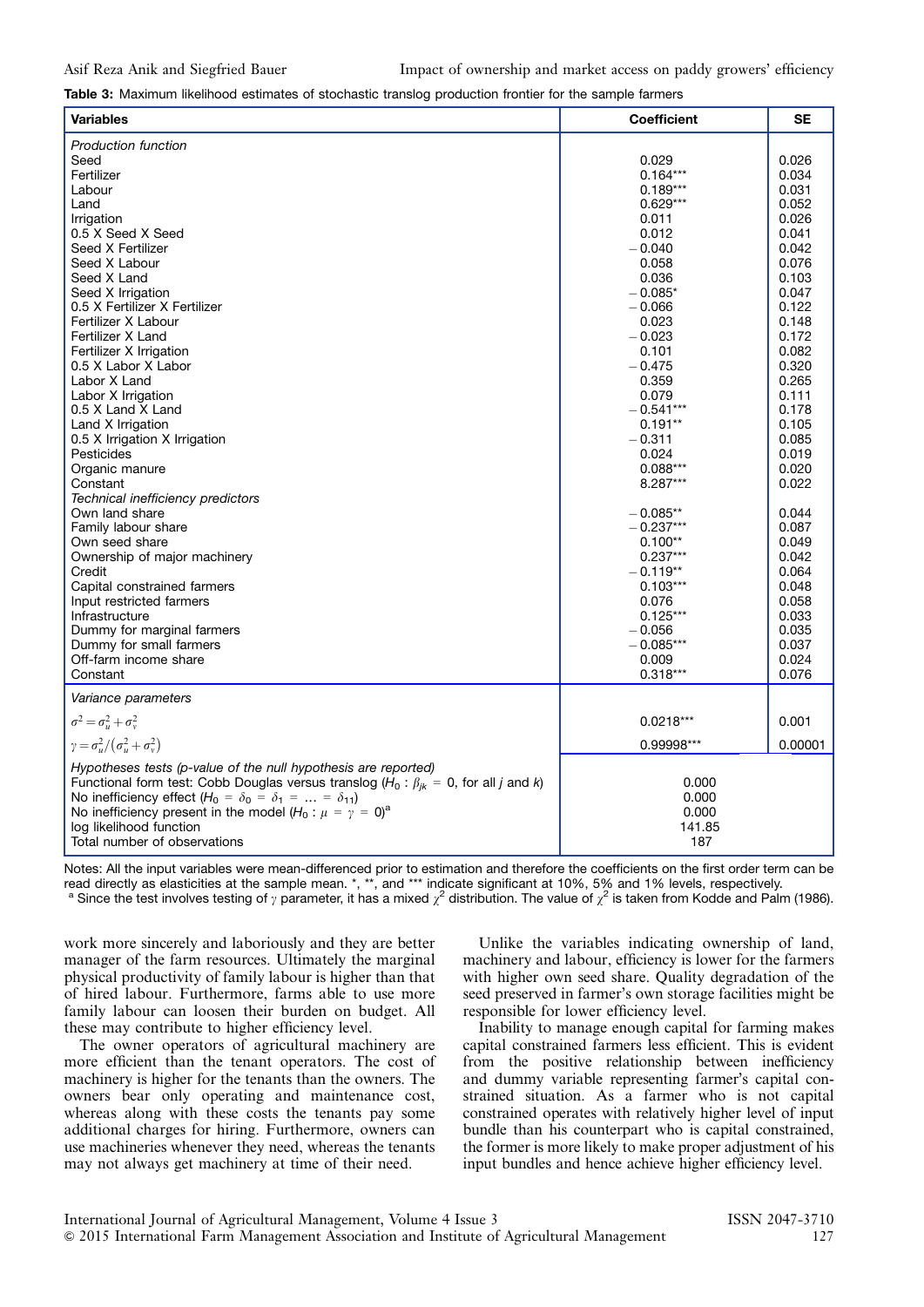The estimated negative and significant relationship between inefficiency and credit means farmers with access to formal credit facilities are more efficient. Access to credit facilities may help even the capital constrained farmers to operate nearer to their optimal input bundles and operate at higher level of efficiency.

The positive sign for the peri-urban infrastructure coefficient implies that rural paddy farms are more efficient than the peri-urban farms. This relationship contradicts with the existing literature. Ahmed and Hossain (1990) identified poor rural infrastructure as one of the major obstacles to agricultural development in Bangladesh. Improved infrastructure ensures better access to input and output markets by reducing cost and time. Ali and Flinn (1989), Coelli, Rahman and Thirtle (2002) and (Rahman, 2003) also found farmers in remote villages are less efficient. But due to better communication and infrastructure off farm employment opportunities are relatively more in peri-urban areas compared to rural areas. Hence, the rural farmers may devote more effort in farming and ultimately operate at higher efficiency level compared to their counterparts who are in peri-urban areas. Furthermore, differences in number of dealers and distance from the input market between peri-urban and rural areas are not substantial. Moreover, none of the sampled rural areas have typical remote settings, e.g. no access through road, non-availability of mechanized or semi mechanized transportation vehicle, etc. Hence the differences in cost, effort and time of marketing between peri-urban and rural farmers may not be substantially high.

The negative sign associated with the dummy for small farmers mean that the small farmers operate with higher level of efficiency compared to the marginal, medium and large farmers. The relationship here is in line with the Schultz's (1964) hypothesis. Two possible explanations can be offered here. Firstly, in Boro season the competing crops with paddy in the season are wheat and different high value vegetables. As the small farmers mostly operate at the subsistence or semi-subsistence level, meeting household's calorie requirement through staple production is the top priority for these farmers. After producing paddy the quantity of land remaining available for the small farmers may not be sufficient for commercial production of different high value crops. Consequently a small farmer tries to maximizing paddy production and earnings through sell of surplus paddy. Ultimately they attain higher level of efficiency in paddy production. Alternatively, the medium and large farmers have more commercial vision. They produce paddy only to fulfil family requirement and maximize farming income through production of different high value crops. For limited access to different production inputs, compared to the small farmers the marginal farmers operate far below their optimal input bundle level and become less efficient. Secondly, the small farmers earn nearly one-fourth of their total household earnings from different non-agricultural sources, whereas it contributes more than one-third of other farmer's total annual income. Relatively more contribution of farming to total income may work as an incentive for the small farmers to be more efficient in paddy production.

The dummy of input restricted farmer has a negative, but insignificant effect on farm efficiency [\(Table 3\)](#page-4-0). The relationship is insignificant as only 5.35% of the farmers are input restricted [\(Table 2](#page-3-0)). But the relationship here demands some attention. Market failure may restrict farmers' access to their required quantity of inputs, even if they can afford the cost. Farmers who are input restricted may operate at relatively lower level of input bundle than their optimal input bundle compared to their counterparts who are not input restricted. In Bangladesh unavailability of inputs is not always due to supply demand disequilibrium. Insufficient monitoring and supervision from the part of government often allows the dealers to create artificial crisis through hoarding (Anik, 2012).

# Technical efficiency in rice production

The summary statistics of technical efficiency scores for the rice farmers are presented in Table 4. The mean technical efficiency for the sample farmers is 78% and this is almost similar to earlier studies conducted with the Bangladeshi rice farmers (Wadud and White, 2000, Rahman, 2003; Asadullah and Rahman, 2009; Selim, 2010). The estimated mean efficiency indicates that a substantial 28% [(100-78)/78] of the rice production is lost due to technical inefficiency alone and a farm can increase production by 28% by improving its technical efficiency. Farmers exhibit wide range of variation in technical efficiency. Farmers' efficiency ranges from 48% to 99%. Wide variation in efficiency level is also observed in previous studies on rice production in Bangladesh (Wadud and White, 2000; Coelli, Rahman and Thirtle, 2002; Rahman, 2003; Rahman and Rahman, 2008).

[Table 5](#page-6-0) presents distribution of technical efficiency scores by different farm and household level characteristics. Mean efficiency score for the households with offfarm earnings is significantly higher compared to the score of the households having no income from outside agriculture. In the inefficiency effect model the variable off-farm income share do not have significant affect, though it is positively associated with inefficiency.

Households were divided into five equal quintiles based on their annual expenditure. The bottom two quintiles have higher mean efficiency scores than the top quintiles. Efficiency score declines while moving upward from the 2nd quintile. The difference in mean technical efficiency scores among the groups is significant. The explanation for this pattern is similar to those offered in case of negative association between technical inefficiency and the dummy for small farmers, i.e. farmer's crop diversification practices and contribution of different income sources. The households belonging to the top expenditure quintiles are likely to be the medium and large farmers practicing relatively higher level of crop diversification than the bottom quintiles. The top

|  |  |  |  |  | Table 4: Technical efficiency in rice production |
|--|--|--|--|--|--------------------------------------------------|
|--|--|--|--|--|--------------------------------------------------|

| <b>Efficiency levels</b>                  | <b>Proportion of farmers</b> |
|-------------------------------------------|------------------------------|
| Up to 70%                                 | 36.02                        |
| 70-80%<br>80-90%                          | 20.97<br>19.35               |
| 90% and above<br><b>Efficiency scores</b> | 23.66                        |
| Mean                                      | 0.78                         |
| SD<br>Min                                 | 0.13<br>0.48                 |
| Max                                       | 0.99                         |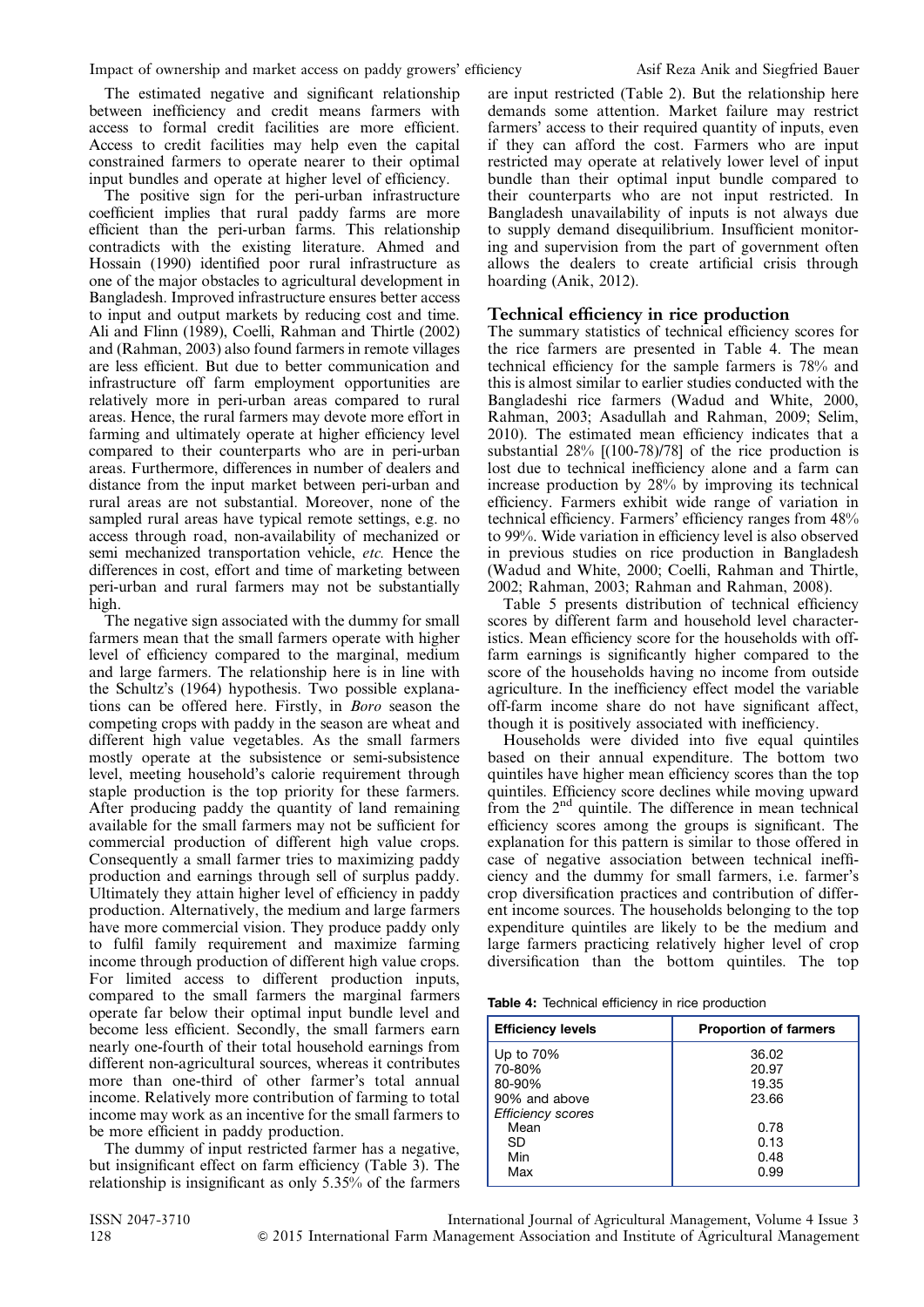<span id="page-6-0"></span>Table 5: Distribution of technical efficiency scores by different farm characteristics

| <b>Farm characteristics</b>                                                              | <b>Mean efficiency score</b>         | P value of mean difference |  |  |  |  |  |  |
|------------------------------------------------------------------------------------------|--------------------------------------|----------------------------|--|--|--|--|--|--|
| Off farm income                                                                          |                                      |                            |  |  |  |  |  |  |
| Households with off farm income<br>Households with no off farm income                    | 0.76<br>0.82                         | 0.004                      |  |  |  |  |  |  |
| Expenditure group <sup>1</sup>                                                           |                                      |                            |  |  |  |  |  |  |
| 1 <sup>st</sup> quintile<br>2nd quintile<br>3rd quintile<br>4th quintile<br>Top quintile | 0.84<br>0.86<br>0.80<br>0.72<br>0.70 | 0.000                      |  |  |  |  |  |  |
| Food security <sup>2</sup>                                                               |                                      |                            |  |  |  |  |  |  |
| Secured<br>In-secured                                                                    | 0.69<br>0.82                         | 0.003                      |  |  |  |  |  |  |
| Tenancy                                                                                  |                                      |                            |  |  |  |  |  |  |
| Tenant<br>Owner-operator cum tenant<br>Owner operator                                    | 0.72<br>0.77<br>0.79                 | 0.066                      |  |  |  |  |  |  |

 $1$  During the survey the households were asked about their consumption of different food items in last seven days. Food quantities consumed at the household level were converted to calories using the locally available food composition table (BIRDEM 2013).

The variable was converted into adult equivalent (AE) ratio. <sup>2</sup> A household with calorie consumption above 2122 kcal/day/AE was considered to be food secure.

expenditure quintile earned half of their income from non-farm sources. Contribution of off-farm income sources reduces as moving from top quintile to bottom quintile. Off farm income contributes less than one fourth of total annual income for the bottom three quintiles. As low expenditure quintile groups have few off farm employment opportunities they devote their full effort in farming and ultimately operate at upper level of efficiency.

The food secured households have significantly higher technical efficiency scores than the in-secured households. It is quite impossible for a food in-secured household to operate somewhere near their optimal input bundle, whereas the distance between optimal and actual input bundle is relatively lower for the food secured households. In extreme cases a member of a food in-secured household may not be physically capable to work efficient even provided with optimal input bundle.

The sample farmers were divided into three categories based on ownership of cultivated land. The groups are: tenant (farmers cultivating paddy only in rented in land), owner-operator cum tenant (farmers cultivating paddy in both own and rented in land) and owner-operator (farmers cultivating paddy only in own land). Among the three groups the group of owner-operators is the most efficient. The group is followed by the owneroperator cum tenant. The tenants are the most inefficient. The tenants are mostly the marginal farmers who cultivated paddy in only rented in land. These farmers own some farm land but the land are not suitable to cultivate paddy. The owner operators are mostly large and medium farmers who have sufficient quantity of land to meet their family's requirement of paddy. Only few farmers in the group (nearly  $6\%$  of the owner-operators) are marginal and small farmers and may have failed to access the land market due to financial constraints. They belong to the bottom two expenditure quintiles. The mean technical efficiency for the owner-operators who

are marginal and small farmers is 9% lower than the group's mean score.

# 4. Conclusions and policy implications

Through a stochastic frontier model the present study analyzes technical efficiency of the Bangladeshi paddy growers in the Boro season. The estimated mean technical efficiency for the farmers is 78% and this indicates that there remains considerable scope to increase production by improving farm efficiency. The farmers exhibit wide range of variation in technical efficiency scores.

By increasing the quantity of fertilizer, labour and land, farmers can significantly increase their paddy production. Application of organic manure will also significantly increase paddy production. Among all the production inputs land has highest effect on production.

The farm specific variables used to explain farm inefficiency show that the small farmers are most efficient compared to the other categories of farmers. Efficiency level is higher with the owner-operators of land and agricultural machineries. Farm efficiency increases with increasing family labour share to total labour. Farmers collecting seed from the market are efficient than the farmers who use own seed. Farmers become less efficient when they are in capital constrained situations, i.e. they cannot manage their required quantity of input as they do not have enough capital. Access to formal credit facilities contributes in farm efficiency. Rural farms are more efficient than the peri-urban ones.

These econometric results offer some policy interventions. Farm inefficiency can be reduced significantly by ensuring farm level ownership of land and machinery. For the earlier mentioned input major reform initiatives are needed. The issue of absentee ownership of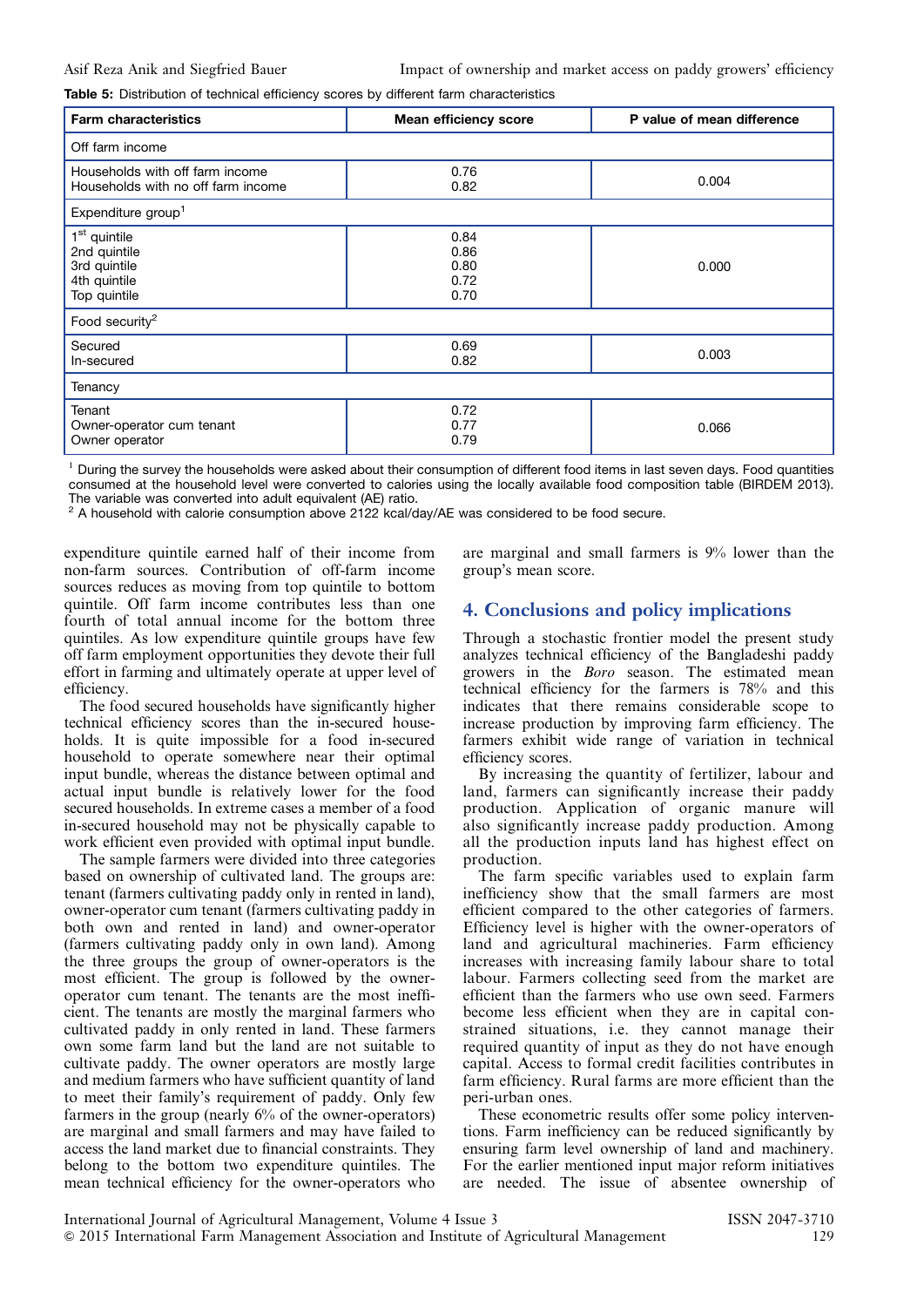agricultural land should be addressed. Transfer of agricultural land to non-agricultural purposes should be discouraged by taxation. For fertile land government may plan for restricting by law. Distribution of government-owned land is another issue to address. Here, it is noteworthy to mention that since independence no government in the country has initiated the land reform programme. For ownership of agricultural machinery government may consider reducing import tax. Simultaneously initiatives should be taken to encourage innovation and production of different agricultural machineries at the local level. For this, agricultural research institutions should be encouraged through incentives and especial budgetary allocation. The financial institutes may provide medium and long term credit to the farmers for land and machinery. Short term credit might help a farmer to overcome capital constrained situation and purchase their required variable inputs. Strong monitoring is required to control misallocation of agricultural credit at the farm level and increase recovery rate.

But since all the farms cannot be ensured with ownership, an effective approach may be ways of improving service provisions, especially mechanization services. Service provisions are especially crucial for the food insecured and tenant farms as they have significantly lower level of efficiency. A detailed study at farm level on service availability and constraints is much needed. Strong monitoring is also needed in the input market to make sure that the dealers do not create any artificial crisis. Government may think for more competitive input market by allowing more market actors and dealers. Competition among sellers can alone tackle several marketing problems including corruption.

These interventions may make paddy farming attractive for the farmers. Even the peri-urban farmers and households with higher off-farm income may regain their interest in paddy farming. Inverse relationships between farm efficiency and expenditure and off-farm income are two important issues for further investigation.

# About the authors

Asif Reza Anik is a member of the academic staff of the Department of Agricultural Economics at Bangabandhu Sheikh Mujibur Rahman Agricultural University (BSMRAU), Bangladesh. Prior to this he was a member of Patuakhali Science and Technology University (PSTU), Bangladesh. He holds a doctoral degree from Justus-Liebig-Universität, Giessen, Germany and a Master's degree from the Bangladesh Agricultural University, Bangladesh.

Siegfried Bauer obtained his Ph.D. in 1977 and habilitation in the subject of agricultural policy and agrarian economics in the year 1984. From 1985 to 1987 he held a professorship for agricultural policy at the University of Kiel and at the University of Bonn. Since 1991 he has been professor of project and regional planning at the faculty of Agriculture and Environmental Management at Justus Liebig University Giessen, Germany. He has contributed to various studies and projects in developing countries.

# Acknowledgements

The authors gratefully acknowledge the financial support provided by the German Academic Exchange Service (DAAD). All errors remain ours.

# REFERENCES

- Abler, D.G. and Sukhatme, V.A. (2006). The 'Efficient but Poor' Hypothesis. Review of Agricultural Economics. Vol. 28:338– 343. DOI: 10.1111/j.1467-9353.2006.00296.x.
- Ahmed, R. and Hossain, M. (1990) Developmental Impact of Rural Infrastructure in Bangladesh. Research Report No. 83, International Food Policy Research Institute, Washington, DC.
- Aigner, D., Lovell, C.A.K. and Schmidt, P. (1977). Formulation and Estimation of Stochastic Frontier Production Function Models. Journal of Econometrics, 6(1):21–37. [http://dx.doi.](http://dx.doi.org/10.1016/0304-4076(77)90052-5) [org/10.1016/0304-4076\(77\)90052-5](http://dx.doi.org/10.1016/0304-4076(77)90052-5).
- Ali, M. and Flinn, J.C. (1989). Profit Efficiency among Basmati Rice Producers in Pakistan Punjab. American Journal of Agricultural Economics, 71, 303–310. [http://dx.doi.org/](http://dx.doi.org/10.2307/1241587) [10.2307/1241587.](http://dx.doi.org/10.2307/1241587)
- Anik, A.R. (2012) Farm Level Corruption and Its Impact on Farm Production and Food Security in Bangladesh, Margraf Publishers GmbH, Germany.
- Anik, A.R., Breustedt, G. and Bauer, S. (2011). The Impact of Corruption on Farmers' Efficiency in Rice Production. A Natural Experiment from Bangladesh. Paper presented in European Association of Agricultural Economists (EAAE) 2011 International Congress, August 30-September 2, 2011, Zurich, Switzerland.
- Asadullah, M.N. and Rahman, S. (2009). Farm Productivity and Efficiency in Rural Bangladesh. The Role of Education Revisited. Applied Economics, 41(1), 17–33. [http://dx.doi.](http://dx.doi.org/10.1080/00036840601019125) [org/10.1080/00036840601019125.](http://dx.doi.org/10.1080/00036840601019125)
- Ball, R. and Pounder, L. (1996). Efficient but Poor' Revisited. Economic Development and Cultural Change, Vol. 44: 735– 760. [http://dx.doi.org/10.1086/452243.](http://dx.doi.org/10.1086/452243)
- Bardhan, P.K. (1973). Size, Productivity and Returns to Scale. An Analysis of Farm Level Data in Indian Agriculture. Journal of Political Economy, 81 (6), 1370–1386. [http://dx.doi.org/](http://dx.doi.org/10.1086/260132) [10.1086/260132.](http://dx.doi.org/10.1086/260132)
- Barnett, W.A. (2002). Tastes and Technology. Curvature is not sufficient for Regularity. Journal of Econometrics, 108 (1), 199–202. DOI: 10.1016/S0304-4076(01)00131-2.
- Barnett, W.A., Kirova, M. and Pasupathy, M. (1995). Estimating Policy-Invariant Deep Parameters in the Financial Sector When Risk and Growth Matter. Journal of Money, Credit and Banking, 27 (4), 1402–1429. [http://dx.doi.org/10.2307/](http://dx.doi.org/10.2307/2078059) [2078059.](http://dx.doi.org/10.2307/2078059)
- Battese, G.E. (1992). Frontier Production Functions and Technical Efficiency. A Survey of Empirical Applications in Agricultural Economics. AgriculturalEconomics, 7 (3-4), 185–208. [http://dx.doi.org/10.1016/0169-5150\(92\)90049-5.](http://dx.doi.org/10.1016/0169-5150(92)90049-5)
- Battese, G.E. and Broca, S.S. (1997). Functional Forms of Stochastic Frontier Production Functions and Models for Technical Inefficiency Effects, A Comparative Study for Wheat Farmers in Pakistan. Journal of Productivity Analysis, 8 (4), 395–414. DOI: 10.1023/A:1007736025686.
- Battese, G.E. and Coelli, T.J. (1995). A Model for Technical Inefficiency Effects in a Stochastic Frontier Production Function for Panel Data. Empirical Economics, 20 (2), 325–332. [http://dx.doi.org/10.1007/BF01205442.](http://dx.doi.org/10.1007/BF01205442)
- Bera, A.K. and Kelly, T.G. (1990). Adoption of High Yielding Rice Varieties in Bangladesh. An Econometric Analysis. Journal of Development Economics, 33, 263–285. DOI: 10.1016/0304- 3878(90)90024-6.
- BIRDEM. (2013). Chemical Composition of Bangladeshi foods. <www.pushti.org/Foodcompositiontablefinal.xls>. Accessed 09 June 2011.
- Carter, M. and Wiebe, K., (1990). Access to capital and its impact on agrarian structure and productivity in Kenya. American Journal of Agricultural Economics, 5, 1146–1150. [http://dx.doi.org/10.2307/1242523.](http://dx.doi.org/10.2307/1242523)
- Coelli, T.J., Rahman, S. and Thirtle, C. (2002). Technical, Allocative, Cost and Scale Efficiencies in Bangladesh Rice Cultivation. A Non-Parametric Approach. Journal of Agricultural Economics, 53 (3), 607–626. [http://dx.doi.org/](http://dx.doi.org/10.1111/j.1477-9552.2002.tb00040.x) [10.1111/j.1477-9552.2002.tb00040.x.](http://dx.doi.org/10.1111/j.1477-9552.2002.tb00040.x)